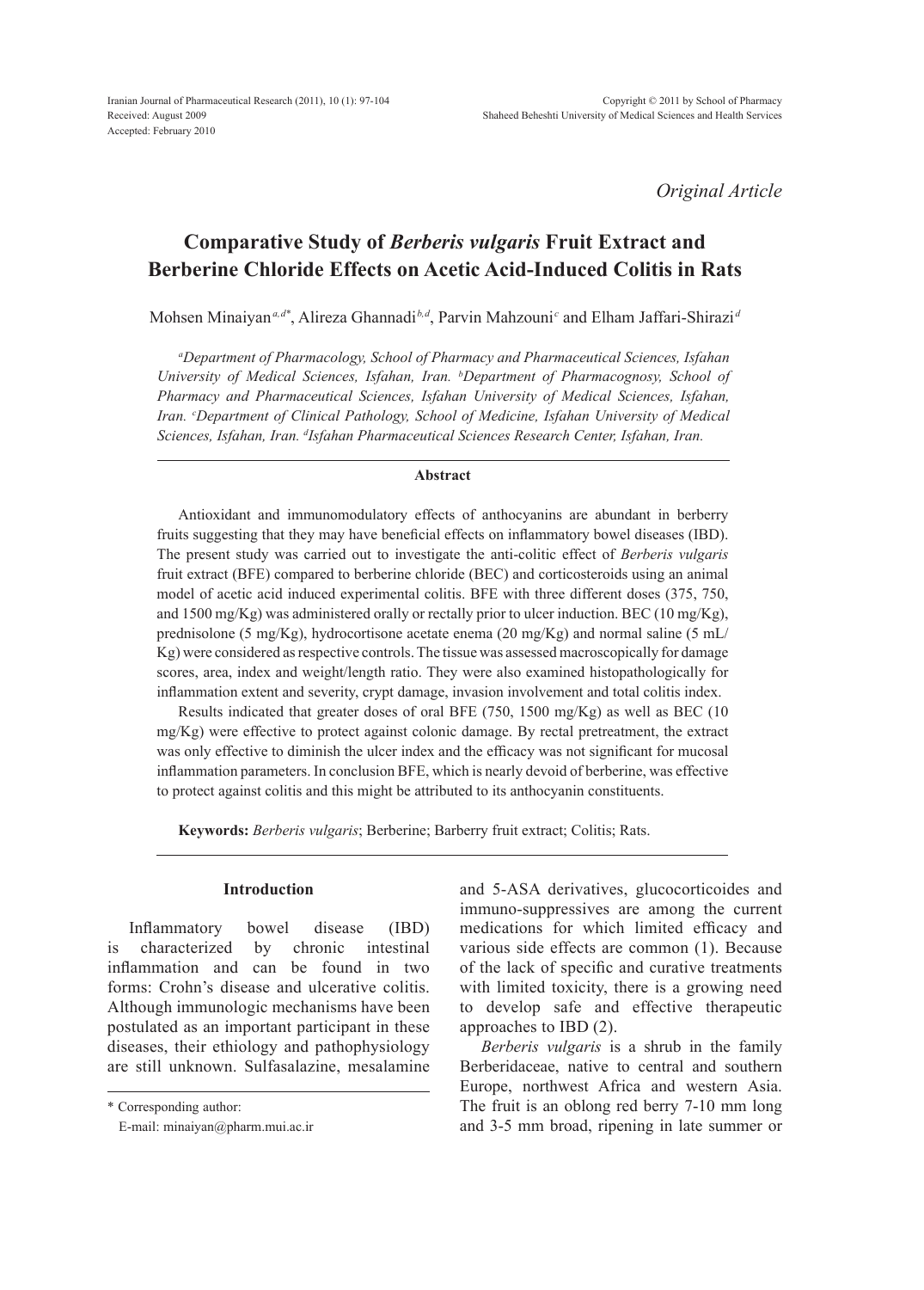autumn; they are edible but very sour, and rich in vitamin C. In southwestern Asia, especially in Iran, where they are called *zereshk*, the berries are commonly used for cooking as well as for making jam so the production of fresh edible seedless barberries fruit reaches to about 22000 tons annually (3, 4).

*Berberis vulgaris* as well as other berberine (BE) containing plants (5) are used medicinally in virtually all-traditional medical systems, and have a history of usage in Ayurvedic, Iranian and Chinese medicine dating back at least 3,000 years (6). Phytochemical analysis of root or stem bark extract of *B. vulgaris* demonstrated the presence of protoberberines and bisbenzylisoquinoline alkaloids (berbamine, tetrandrine and chondocurine) for which anti-inflammatory and immuno-suppressive activities have also been well established (7). Berberine, an isoquinoline alkaloid and the major ingredient of this plant, has been used for treating diarrhea and gasterointestinal disorders for a long time (8, 9). It has multiple pharmacological effects including; antimicrobial activity against 54 microorganisms (10-12), inhibition of intestinal ion secretion and smooth muscle contraction, inhibition of ventricular tachyarrhythmias, reduction of inflammation, stimulation of bile secretion and bilirubin discharge (13). Among berberine multiple pharmacological actions, anti-inflammatory activity has been extensively studied (14). Antipyretic activity of berberine sulfate has also been shown by Sabir and Bhide (1971) using a model of experimentally induced fever in rats (13). This effect has been found to be approximately three times greater than sodium salicylate. Anti-colitic property is another pharmacological effect has been demonstrated for berberine by Zhou and Mineshita (15).

On the other hand, barberry fruit, the flowers, fruit pulp and the seeds have little or no significant amount of alkaloids however; they contain a great amount of phenol compounds, gum, pectin, oleoresins and organic acids (16). The barberry phenol compounds include anthocyanins and carotenoid pigments (4, 17). Several pharmacological effects such as antioxidant and cytoprotective (18), inhibitory effects on capillary permeability (19) and epidermal growth factor (20), anticholinergic and

antihistaminergic (17), have been demonstrated for anthocyanins and berberry fruit extract (BFE). Therefore Barberry fruit might be a very promising alternative medicine or functional food for IBD therapy or prevention probably by altering the mechanisms might involve in disease pathology. The aim of this study was to investigate the protective effect of BFE (orally and rectally) on acute colitis induced by acetic acid in comparison to berberine chloride (BEC) and glucocorticoids.

#### **Experimental**

# *Animals*

Male Wistar rats (Razi Institute, Tehran, Iran) weighting 200-250 g were used in this study. The animals were accommodated separately in wire-bottomed cages under a uniform condition of light/dark cycle (12 h/12 h), temperature  $(20 \pm 4$ °C) and humidity (50-70%) with normal rat chow and tap water *ad libitum*. All rats were fasted for 36 hrs prior to the experimental procedure. All animal procedures were carried out using protocols approved by local ethical committee of Isfahan University of Medical Sciences.

# *Plant material and preparation of extract*

Barberry fresh fruits (*Berberis vulgaris*  var. *asperma*) were prepared from Ghaenaat (Southern Khorasan province, Iran) and authenticated by Pharmacognosy Department of Mashhad Pharmacy School. For preparation of hydroalcoholic extract, dried and finely powdered fruit (1000 g) was soaked by adequate volume of ethanol : water (70 : 30) and the extraction was undertaken for 48 h to obtain full extract using percolation method. The extract was then shuddered, filtered and evaporated in a rotary evaporator under reduced pressure until a semisolid and jam nature extract yielded 37.7%  $(w/w)$  (21, 22).

# *Chemicals*

Prednisolone powder and hydrocortisone acetate enema were procured from Iran Hormone Pharmaceutical Co. (Tehran, Iran) and Valeant Pharmaceutical Co. (Saint-Laurent, Canada) respectively. Berberine chloride was purchased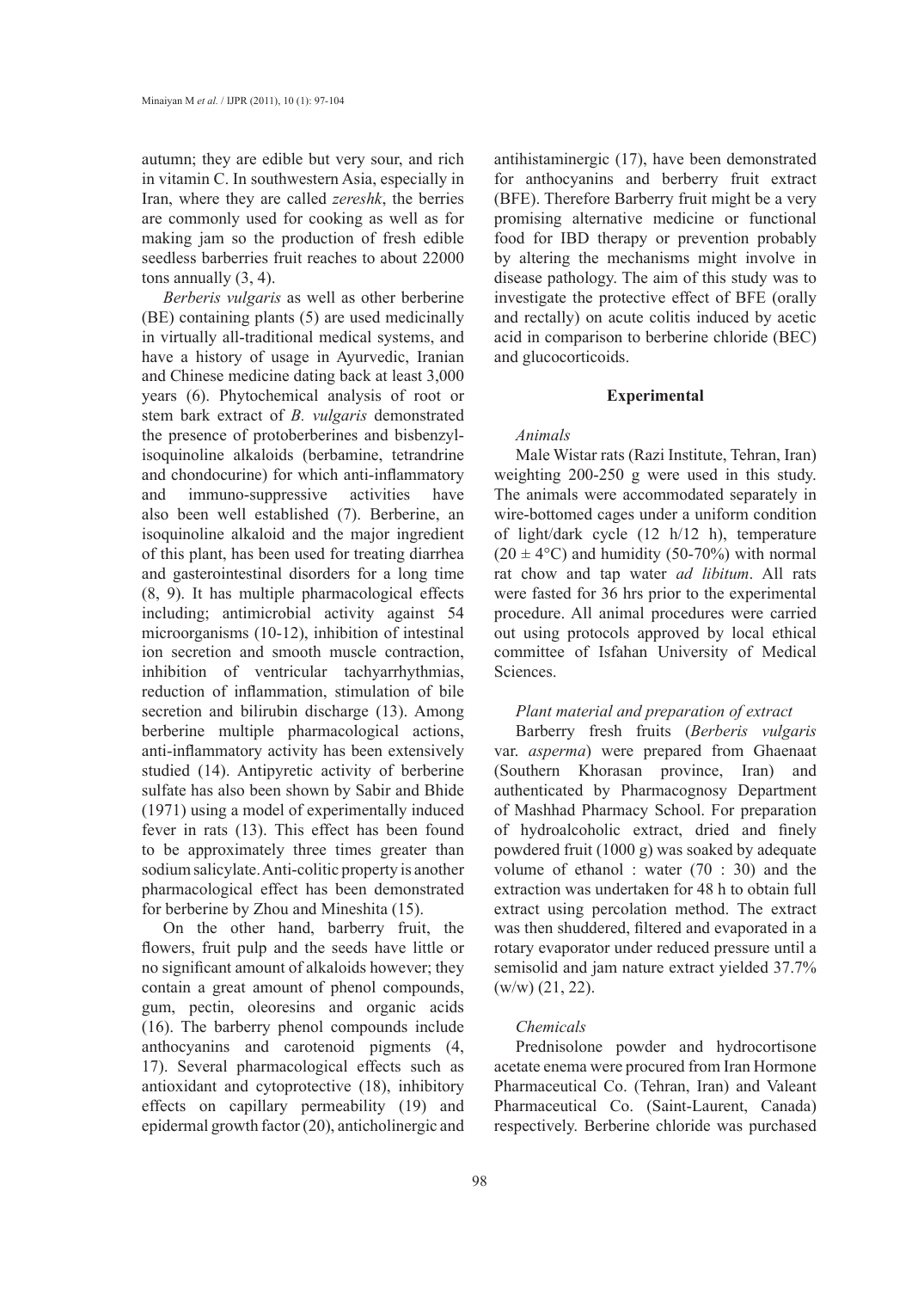from Sigma Co. (Sigma, UK). All organic solvents were of analytical grade and Merck brand (Merck, Germany).

#### *Grouping*

1, 2: Sham groups; Normal saline (5 mL/Kg) was administered orally (p.o.) or rectally (i.r.) prior to intra-colonic instillation of normal saline (as vehicle).

3, 4: Control groups; Normal saline (5 mL/ Kg) was administered p.o. or i.r., prior to colitis induction.

5, 6, 7, 8, 9: Extract groups; BFE with doses of 375, 750, and 1500 mg/Kg were administered p.o. for 5 constitutive days and 2 h prior to colitis induction. Two other groups were taken 750 and 1500 mg/kg BFE, as enema, 15 and 2 h prior to colitis induction.

10, 11, 12: Reference groups; prednisolone (5 mg/Kg, p.o.), berberine chloride (10 mg/Kg p.o. and i.r.), and hydrocortisone acetate enema (20 mg/Kg) were administered to other three groups according to respective extract groups.

# *Acute colitis induction*

Colitis was induced in rats by intra-colonic instillation of 2 mL acetic acid 4%. Under light ether anesthesia, a soft pediatric catheter (2 mm inner diameter and 8 cm in length) was introduced into the anus for 8 cm and acetic acid was carefully instilled. Before taking the catheter out, 2 mL air was applied in order to spread the acid completely within the colon (23).

# *Assessment of the colonic damage*

Rats were sacrificed using over-dose ether anesthesia, 24 h after the colitis induction. The abdomen was opened and the colon was exposed. The distal 8 cm of the colon, 2 cm proximal to the anus, was excised and opened by longitudinal incision. After washing the mucosal surface with normal saline, wet weight was measured for each tissue and mucosal injury was assessed macroscopically using the grading scale of Morris *et al*. (24). The scores were:  $0 = no$ ; 1 = mucosal erythema only; 2 = mild mucosal edema, slight bleeding or slight erosion; 3 = moderate edema, bleeding ulcers or erosions; 4 = sever ulceration, erosions, edema and tissue necrosis. The ulcer area was measured using 3M® scaled surgical transpore tape, which was fixed on a light and transparent sheet. Each cell on the tape was  $1 \text{ mm}^2$  in area and the number of cells was counted using a magnifier  $(\times 4)$  (Scher, USA) and the ulcer area was determined for each colon. The ulcer index was the later parameter, measured by the addition of the ulcer score and the ulcer area for each tissue specimen (25, 26).

Additional samples were preserved in 10% formalin for histological examination. Formalinfixed colonic samples were embedded in paraffin and sections were stained with H&E. Inflammation and crypt damage were assessed on H&E-stained, coded the sections using a modification of a validated scoring scheme described by Cooper *et al.* (27) and Dieleman *et al.* (28). Total colitis score is the sum of the 3 subscores (inflammation severity, inflammation extent, and crypt damage). The histologic evaluation and scoring was performed using a Zeiss® microscope equipped with a Sony® color video camera for digital imaging.

# *Statistical analysis*

Results were expressed as the Mean  $\pm$  SD. Differences among groups were examined using one-way ANOVA with Tukey HSD as post-hoc test. Non-parametric data were analyzed by Mann-Whitney U test. All statistical analysis were performed by SPSS 11 software. Significance was assumed to occur at  $p < 0.05$ .

## **Results and Discussion**

Using intra-colonic instillation of acetic acid, extensive macroscopic damage of the rat colon was observed compared to sham (normal) groups (Table 1). The colonic mucosa both at proximal and distal regions and rectum appeared hemorrhagic and ulcerated. When the macroscopic scores and ulcer index of control groups were compared to those of pretreatment extract groups, it was evident that two greater doses of oral BFE (750, 1500 mg/Kg) were effective to reduce the damage scores and the effect of BFE with the largest dose (1500 mg/ Kg) was similar to reference drugs; BEC and prednisolone (Table 1 and Figure 1). Two doses of BEF administered as enema (750, 1500 mg/Kg) were also effective to diminish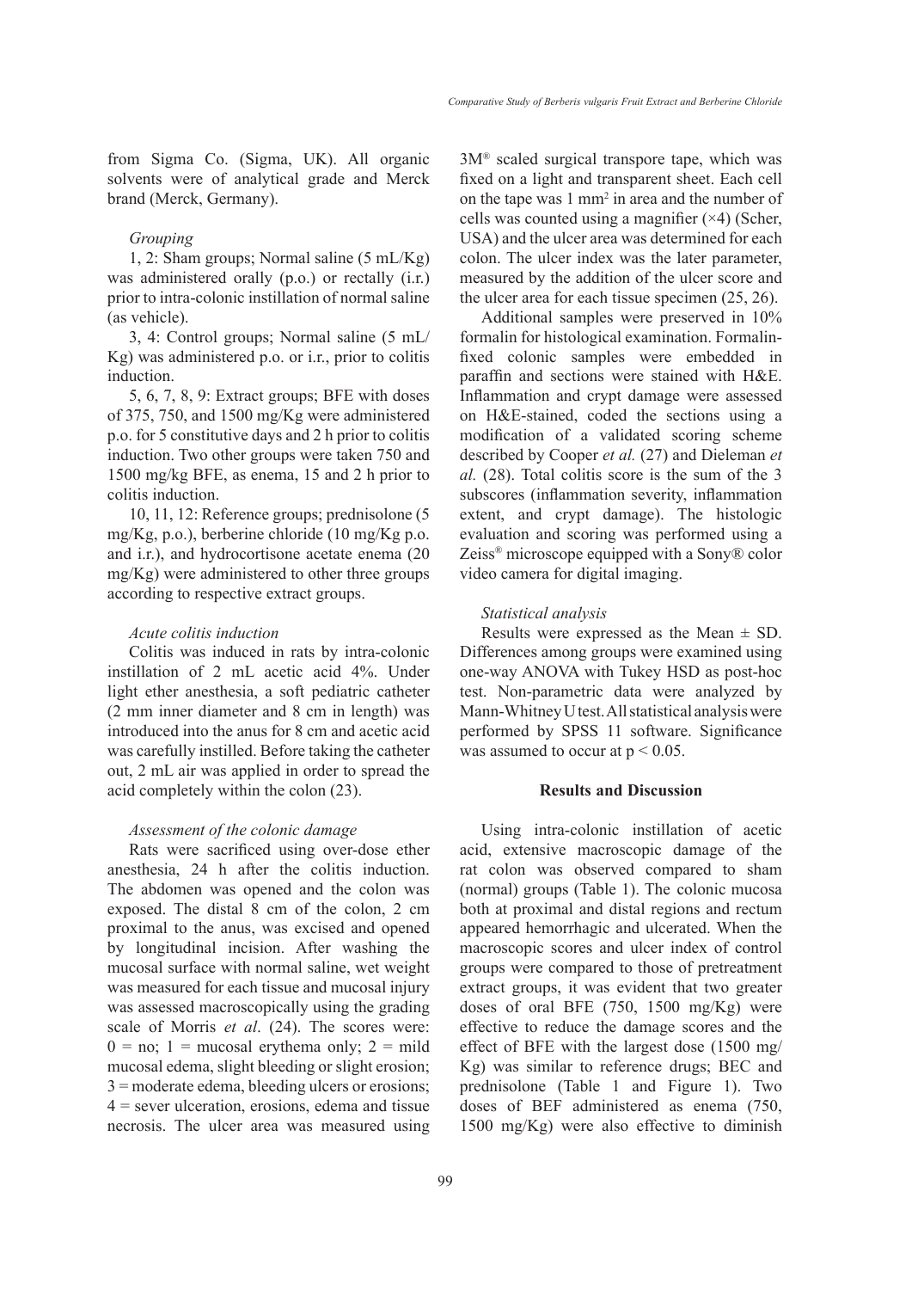| <b>Groups</b>  | Route     | Score $(0-4)$      | Area $(Cm^2)$       | w/L                |
|----------------|-----------|--------------------|---------------------|--------------------|
| <b>Sham</b>    | ap.o.     | $0.0 \pm 0.0$      | $0.0 \pm 0.0$       | $65.0 \pm 3.84***$ |
| Control        | p.o.      | $3.66 \pm 0.51$    | $5.50 \pm 0.87$     | $150.0 \pm 9.38$   |
| <b>BFE375</b>  | p.o.      | $3.16 \pm 0.75$    | $4.8 \pm 1.09$      | $112.0 \pm 7.4**$  |
| <b>BFE750</b>  | p.o.      | $2.66 \pm 0.75**$  | $4.7 \pm 1.12$      | $91.3 \pm 3.26***$ |
| <b>BFE1500</b> | p.o.      | $1.66 \pm 0.81**$  | $3.16 \pm 0.89***$  | $86.2 \pm 5.74***$ |
| Pred.          | p.o.      | $1.33 \pm 0.51$ ** | $2.16 \pm 0.95***$  | $85.0 \pm 8.46***$ |
| <b>BEC</b>     | p.o.      | $1.50 \pm 0.54**$  | $2.66 \pm 0.34***$  | $80.0 \pm 8.98***$ |
| Sham           | $b_{1,T}$ | $0.0 \pm 0.0$      | $0.0 \pm 0.0$       | $67.8 \pm 4.4$ *** |
| Control        | i.r       | $3.50 \pm 0.54$    | $4.98 \pm 1.01$     | $140.0 \pm 8.98$   |
| <b>BFE750</b>  | i.r       | $2.50 \pm 0.61*$   | $3.16 \pm 0.69*$    | $110.0 \pm 8.32**$ |
| <b>BFE1500</b> | i.r       | $2.33 \pm 0.66*$   | $3.36 \pm 0.45*$    | $107.0 \pm 7.80**$ |
| Hydroc.        | i.r       | $1.33 \pm 0.51$ ** | $2.66 \pm 0.66$ *** | $82.0 \pm 6.41***$ |
| <b>BEC</b>     | i.r       | $1.66 \pm 0.51$ ** | $2.66 \pm 0.68$ *** | $60.0 \pm 5.79***$ |

**Table 1.** Effects of *Berberis vulgaris* fruit extract (BFE 375, 750, and 1500 mg/Kg) and berberine chloride (BEC, 10 mg/Kg) on the macroscopic parameters of colitis induced by acetic acid in rats. Prednisolone (Pred., 5 mg/Kg) and hydrocortisone acetate (Hydroc., 20 mg/Kg) were used as reference drugs. The results were expressed as mean  $\pm$  SD, (n = 6).

a orally, betally,  $\gamma$   $\leq$  0.05,  $\ast$   $\gamma$   $\leq$  0.01,  $\ast$   $\ast$   $\gamma$   $\leq$  0.001 denote significant difference versus control groups.

the damage score, ulcer area, and ulcer index macroscopically however, their efficacy was lower than reference berberine alkaloid and hydrocortisone acetate enema (Table 1 and Figure 1). All of the treatments were effective to decrease colon wet weight / length ratio compared to respected controls ( $p < 0.001$ ). Regarding to this latter parameter, there was no significant difference between pretreatments and sham-operated groups.

The colonic damage as determined pathologically, paralleled to that of macroscopically visible injures (Figure 1). Wide areas of epidermal and goblet cell loss and marked inflammatory cell infiltration, ulcers, and crypt damage were observed in the colon specimens of acetic acid treated rats (Figure 2.A). Our findings suggested that two greater doses of BFE (750, 1500 mg/Kg) administered orally were the only extract treatments could prevent against tissue damage histopathologically (Table 2, Figure 1 and Figure 2.B). Prednisolone, BEC and hydrocortisone acetate enema were also effective to reduce pathological damage parameters after p.o. or i.r. pretreatments (Table 2, Figure 1 and Figure 2.C). BFE with the dose of 375 mg/Kg was not effective for any damage score parameters (Table 2 and Figure 1).

The acetic acid induced colitis is a rapid,

simple, and reproducible model, sharing many characteristics with human colitis (29). Our results confirmed the suitability of method since the ulcerative colitis was induced invariably and prominently in all of the experimental rats. Oral prednisolone and hydrocortisone acetate enema were both effective as reference treatments to protect against experimental acute colitis and the efficacy was independent of route of administration. Glucocorticoids are among the standard drugs for acute colitis treatment and are used extensively in rat models of colitis (30). Their beneficial effects are attributed to their interaction with several inflammatory mediator's action and/or biosynthesis such as PGs, LTs, and TNF-α (1). Khawashima *et al.* (31) have shown that ameliorating properties of Hangeshashin-to (HST) a traditional herbal formula in Japanese ethnomedicine contained berberine alkaloid as well, which could be attributed to the elevated blood levels of corticosterone on rat experimental colitis. These findings support the suggestion that the protective effects of BFE may be mediated at least partially through a mechanism that resembles glucocorticoides and/ or raising blood corticosterone levels. BEC was another reference drug, natural in origin, used to ascertain which active ingredients are probably involved in protective activity of barberry plant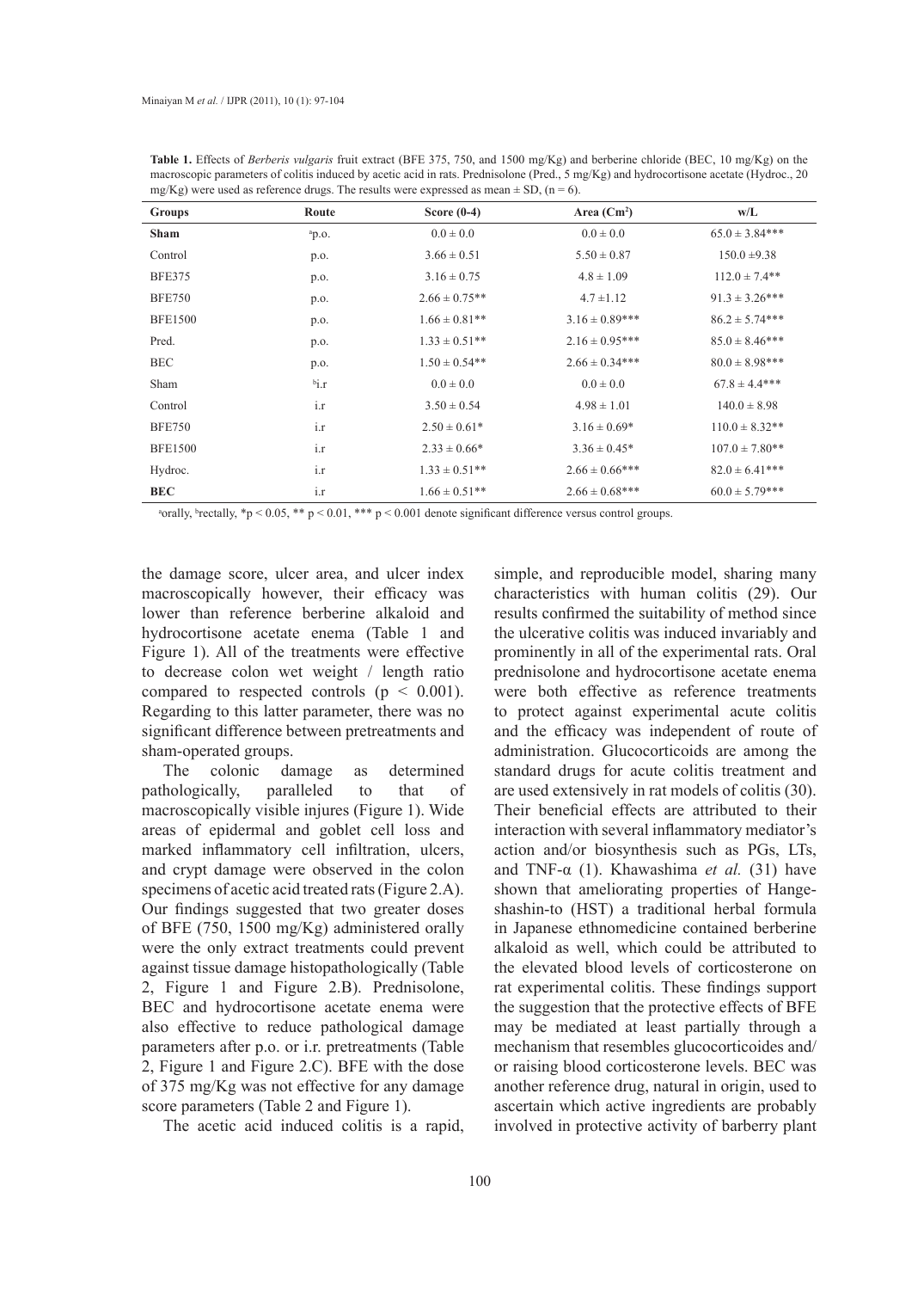| Groups         | Route                     | <b>Inflammation severity</b> | <b>Inflammation extent</b> | Crypt damage       | <b>Involvement score</b> |
|----------------|---------------------------|------------------------------|----------------------------|--------------------|--------------------------|
| Sham           | $a_{p.o.}$                | $0.0 \pm 0.0$                | $0.0 \pm 0.0$              | $0.0 \pm 0.0$      | $0.0 \pm 0.0$            |
| Control        | p.o.                      | $2.83 \pm 0.40$              | $2.83 \pm 0.40$            | $3.83 \pm 0.40$    | $3.83 \pm 0.40$          |
| <b>BFE375</b>  | p.o.                      | $2.66 \pm 0.51$              | $2.50 \pm 0.51$            | $3.16 \pm 0.75$    | $3.16 \pm 0.75$          |
| <b>BFE750</b>  | p.o.                      | $2.50 \pm 0.54$              | $2.33 \pm 0.51$            | $2.33 \pm 0.51$ ** | $2.66 \pm 0.51$ **       |
| <b>BFE1500</b> | p.o.                      | $1.83 \pm 0.75$ *            | $1.83 \pm 0.75$ *          | $2.00 \pm 0.63$ ** | $1.83 \pm 0.75$ **       |
| Pred.          | p.o.                      | $1.50 \pm 0.54**$            | $1.50 \pm 0.54**$          | $1.83 \pm 0.75$ ** | $1.66 \pm 0.51$ **       |
| <b>BEC</b>     | p.o.                      | $1.66 \pm 0.81*$             | $1.66 \pm 0.51**$          | $1.16 \pm 0.75$ ** | $1.33 \pm 0.81$ **       |
| Sham           | $\mathfrak{b}_{1,\Gamma}$ | $0.0 \pm 0.0$                | $0.0 \pm 0.0$              | $0.0 \pm 0.0$      | $0.0 \pm 0.0$            |
| Control        | i.r                       | $2.66 \pm 0.51$              | $2.66 \pm 0.51$            | $3.66 \pm 0.51$    | $3.66 \pm 0.51$          |
| <b>BFE750</b>  | i.r                       | $2.33 \pm 0.51$              | $2.33 \pm 0.51$            | $3.00 \pm 0.63$    | $2.16 \pm 0.40$          |
| <b>BFE1500</b> | i.r                       | $2.16 \pm 0.66$              | $1.83 \pm 0.83$            | $3.16 \pm 0.40$    | $2.16 \pm 0.3*$          |
| Hydroc.        | i.r                       | $1.33 \pm 0.51$ **           | $1.66 \pm 0.51*$           | $2.33 \pm 0.51$ ** | $1.33 \pm 0.51$ **       |
| <b>BEC</b>     | i.r                       | $1.66 \pm 0.51*$             | $1.83 \pm 0.40^*$          | $2.66 \pm 0.81*$   | $1.66 \pm 0.51$ **       |

**Table 2.** Effects of *Berberis vulgaris* fruit extract (BFE375, 750, and 1500 mg/Kg) and berberine chloride (BEC, 10 mg/Kg) on the histopathologic parameters of colitis induced by acetic acid in rats. Prednisolone (Pred., 5 mg/Kg) and hydrocortisone acetate (Hydroc., 20 mg/Kg) were used as reference drugs. The results were expressed as mean  $\pm$  SD, (n = 6).

a orally, betally,  $\gamma$   $> 0.05$ ,  $\ast \gamma$   $> 0.01$ ,  $\ast \ast \gamma$   $> 0.001$  denote significant difference versus control groups.

and to delineate that further mechanisms might involve in anti-colitic properties of candidate plant. Zhou and Mineshita (15) have shown that berberine chloride itself had beneficial effects on TNBS-induced colitis in rats *in-vitro* and *in-vivo* mainly by inhibiting IL-8 production. Khawashima *et al.* (31) however, failed to show anti-colitic effects of berberine alone probably since they used smaller doses (3.75 and 6.5 mg/ Kg) of this alkaloid.

Ivanovska and Philipov (32) on the other hands, have suggested that berberine, as the main constituents of barberry roots and bark extract, had inhibitory effects on carrageenan-



Figure 1. Effect of *Berberis vulgaris* fruit extract (BFE375, 750, 1500 mg/Kg) and berberine chloride (BerChl, 10 mg/Kg) on total colitis index and ulcer index of colon tissue damage induced by acetic acid in rats. Prednisolone (Pred, 5 mg/Kg) and hydrocortisone acetate (Hydroc, 20 mg/Kg) were used as reference agents. The results were expressed as mean  $\pm$  SD, (n = 6), \*p < 0.05, \*\* p < 0.01, \*\*\* p < 0.001 denote significant difference versus control groups.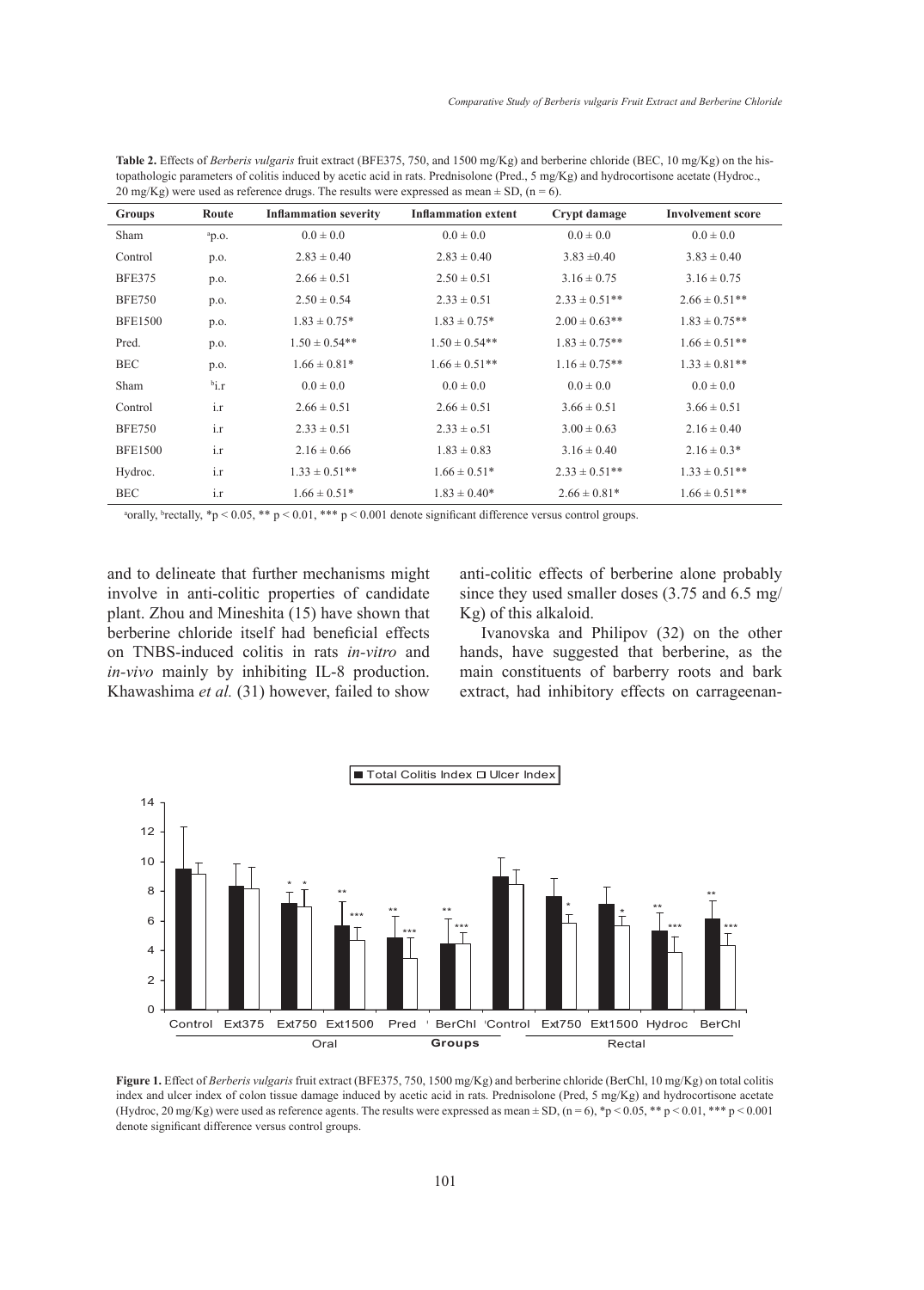

**Figure 2. (**A) Colitis induced by acetic acid in control rats. Erosion of surface epithelium, destruction of crypts and transmural hyperemia, edema and acute inflammation is evident (H&E section, low power). (B) Acetic acid-induced colitis treated with BFE (1500 mg/Kg); the mononuclear cell infiltrate of the lamina propria is much diminished but there is slight edema separating the crypts. All signs of acute inflammation have disappeared (H&E section, low power). (C) Acetic acid colitis treated with prednisolone (5 mg/Kg); the inflammation and crypt injury have been subsided significantly (H&E section, low power).

induced rat paw edema, acetic acid-induce vascular permeability in rat peritoneal cavity and BCG- induced arthritis. In this later study, berberine beneficial effects were attributed to inhibition of pro-inflammatory mediators overproduction including cytokines, nitric oxide and  $PGE_2$  as well as neutrophil infiltration at sites of inflammation.

Our findings indicated that the oral BFE with the greatest dose was effective to reduce both the macroscopic and histopathologic damage parameters in such manner was similar to reference drugs. It is assumed that the efficacy was dose-dependent as the middle dose of oral BFE was less effective to diminish histological and macroscopic colitis indices and the lowest dose of BFE was not effective to decrease any parameters of macroscopic or histopathologic assessments.

We also found that the BFE efficacy might be attributed to the route of pretreatment. As it is shown, two greater doses of BFE, which administered orally, were effective to reduce total colitis index however, the same doses used as enema were ineffective. Moreover, oral pretreatment was carried out for 5 days while the rectal administration was made two times a day. This may cause difference in systemic availability and suggesting a higher efficacy for cumulative and delayed protective mechanisms (33). On the other hand, diarrhea was evident in rats with experimental colitis and this resulted in colonic discharge promotion, which could reduce the residence time for active ingredients especially after intra-rectal administration.

> It has been shown that BFE as well as the flowers, fruit pulps and seeds, is devoid of significant amount of berberine alkaloid so, BFE efficacy might be attributed to other active components such as anthocyanins to diminish the damage scores (16). Antihistaminic and anticholinergic activities of BFE in the guinea pig ileum have been shown by Shamsa *et al.* (17). More pharmacologic effects such as antioxidant and cytoprotective activity have also been proposed for BFE and anthocyanins (18), which at least some of them may contribute in our findings.

> Taken together, our findings indicate that not only BEC as the representative barberry alkaloid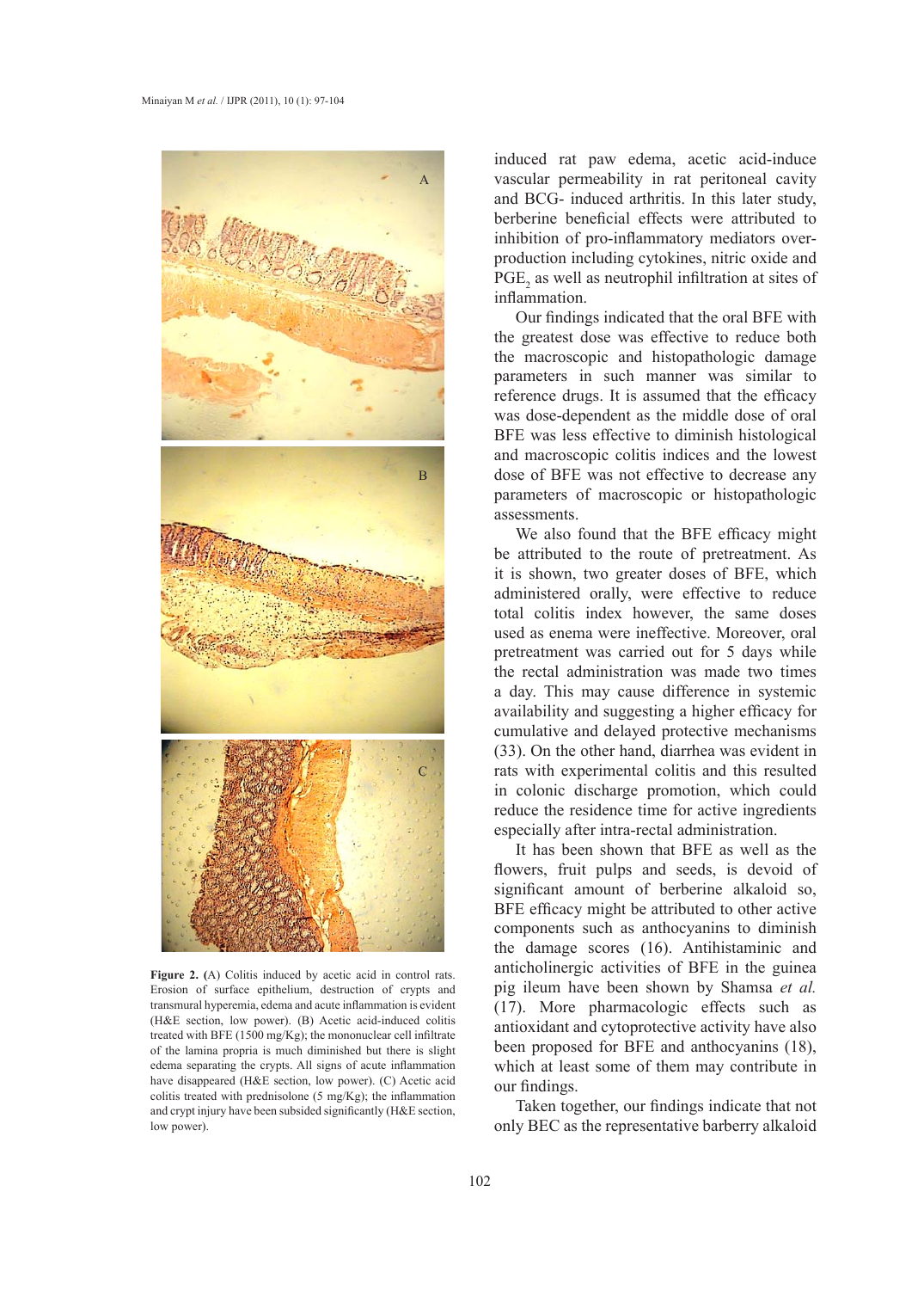but also BFE which is nearly devoid of berberine is effective to reduce tissue damage parameters in the rat model of experimentally induced colitis. This effect is dose-dependent and more evident when the treatments were taken by oral route and for a chronic period and may be attributed to the anthocyanin constituents. This is supportive for barberry fruit and BEC to be used in acute and chronic inflammatory bowel disease in preclinical studies. It is obvious that further studies are required to clarify its mechanism of beneficial effects and warrant their efficacy in clinical setting.

#### **Acknowledgement**

This work was supported by Research Council of Isfahan University of Medical Sciences, Isfahan, Iran (project no. 385098).

#### **References**

- Chrousos GP. Adrenocorticosteroids and adrenocortical (1) antagonists. In: Katzung BG. (ed.) *Basic and Clinical Pharmacology*. 10th ed. McGraw Hill Companies, New York (2007) 909-10.
- (2) Sellin JH and Pasricha PJ. Pharmacotherapy of inflammatory bowel diseases. In: Brunton LL, Lazo JS and Parker KL. *Goodman and Gilmans' the Pharmacological Basis of Therapeutics*. 11th ed. McGraw-Hill companies, New York (2006) 1009-11.
- (3) Aghbashlo M, Kianmehr MH and Hassan-Beigi SR. Specific heat and thermal conductivity of berberris fruit (*Berberis vulgaris*). *Am. J. Agric. Biol. Sci.* (2008) 3: 330-336.
- Aynechi Y. *Pharmacognosy and Medicinal Plants of*  (4) *Iran*. Tehran University Press, Tehran (1991) 1041-42.
- (5) Souri E, Amin GH, Dehmobed-Sharifabadi A, Nazifi A and Farsam H. Antioxidant activity of sixty plants from Iran. *Iranian J. Pharm. Res*. (2004) 3: 55-59.
- Timothy C, Birdsall ND, Gregory S and Kelly ND. (6) Berberine: therapeutic potential of an alkaloid found in several medicinal plants. *Altern. Med. Rev.* (1997) 2: 94-103.
- (7) Li SY, Ling LH, the BS, Seow WK and Thong YH. Anti-inflammatory and immuno-suppressive properties of the bis-benzylquinolones: *in-vitro* comparisons of tetrandrine and berbamine. *Int. J. Immunopharmacol.* (1989) 11: 395-441.
- Akhter MH, Sabir M and Bhide NK. Possible (8) mechanism of antidiarrheal effect of berberine. *Indian J. Med. Res.* (1979) 70: 233-241.
- Rabbani GH, Butler T, Knight J, Sanyal SC and Alam (9) K. Randomized controlled trial of berberine sulfate therapy for diarrhea due to enterotoxigenic *Escherichia coli* and *Vibrio cholera*. *J. Infect. Dis.* (1987) 155: 979-

984.

- (10) Amin AH, Subbaiah TV and Abbasi KM. Berberine sulfate: antimidrobial activity, bioassay, and mode of action. *Can. J. Microbiol.* (1969) 15: 1067-1076.
- Leung AY and Foster S. *Encyclopedia of Common*  (11) *Natural Ingredients Used in Food, Drugs and Cosmetics*. Wiley Publishers, New York (1996) 66-67.
- (12) Imanshahidi M and Hosseinzadeh H. Pharmacological and therapeutic effects of *Berberis vulgaris* and its active constituent, berberine. *Phytother. Res.* (2008) 22: 999-1012.
- (13) Sabir M and Bhide NK. Study of some pharmacological actions of berberine. *Indian J. Physiol. Pharmacol.* (1971) 15: 111-132.
- $(14)$  Kuo CL, Chi CW and Liu TY. The anti-inflammatory potential of berberine *in-vitro* and *in-vivo. Cancer Lett.*  (2004) 203: 127-137.
- $(15)$  Zhou H and Mineshita S. The effect of berberine chloride on experimental colitis in rats *in-vivo* and *invitro*. *J. Pharmacol. Exp. Ther.* (2000) 294: 822-829.
- (16) Lampe KF. Berberine. In: De Smet PAGM, Keller K, Hansel R and Chandler RF. *Adverse Effects of Herbal Drugs.* Springer Verlag, Berlin (1992) 97-98.
- $(17)$  Shamsa F, Ahmadiani A and Khosrokhavar R. Antihistaminic and anticholinergic activity of berberry fruit (*Berberis vulgaris*) in the guinea-pig ileum. *J. Ethnopharmacol.* (1999) 64: 161-166.
- (18) Tomosaka H, Chin YW, Salim AA, Keller WJ, Chai H and Kinghorn AD. Antioxidant and cytoprotective compounds from *Berberis vulgaris* (barberry). *Phytother. Res.* 22 (2008) 22: 979-81.
- (19) Cohen-Boulakia F. *In-vivo* sequential study of skeletal muscle capillary permeability in diabetic rats. *Metabolism* (2000) 49: 880-85.
- (20) Meiers S. The anthocyanidins cyaniding and delphinidin are potent inhibitors of the epidermal growth factor receptor. *J. Agric. Food Chem.* (2001) 49: 958-62.
- (21) Hajhashemi V, Ghannadi A and Hajiloo M. Analgesic and anti-inflammatory effects of *Rosa damascena* hydroalcoholic extract and its essential oil in animal models. *Iranian J. Pharm. Res.* (2010) 9: 163-168.
- (22) Iranian Herbal Pharmacopoeia Scientific Committee. *Iranian Herbal Pharmacopoeia*. Iranian Ministry of Health Publications, Tehran (2002) 25-26.
- Mascolo N, Izzo A, Autore G, Maiello F, Dicarlo G and (23) Capsso F. Acetic acid-induced colitis in normal and essential fatty acid deficient rats. *J. Pharmacol. Exp. Ther.* (1995) 272: 469- 475.
- (24) Morris GP, Beck PL, Herridge MS, Depew WT, Szewczuck MR and Wallace JL. Hapten induced model of inflammation and ulceration in rat colon. *Gasteroenterol.* (1989) 96: 795-803.
- Minaiyan M, Ghannadi AR, Mahzouni P, Nabi-Meibodi (25) M. Anti-ulcerogenic effect of Ginger (rhizome of *Zingiber officinale* Roscoe) hydroalcoholic extract on acetic acid –induced acute colitis in rats. *Res Pharm. Sci.* (2008) 3: 79-86.
- (26) Minaiyan M, Ghannadi AR, Karimzadeh A.